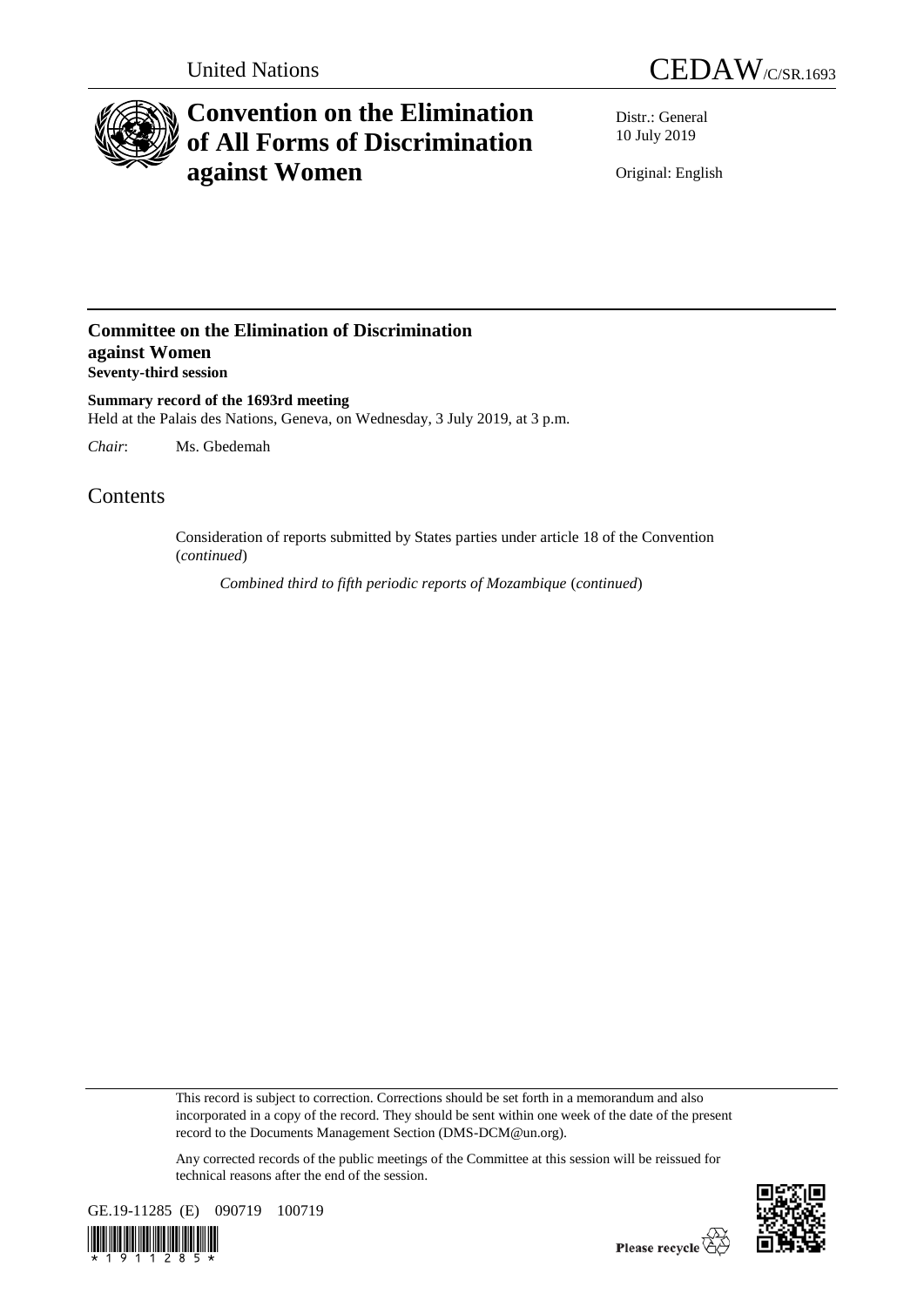*The meeting was called to order at 3 p.m.*

**Consideration of reports submitted by States parties under article 18 of the Convention** (*continued*)

*Combined third to fifth periodic reports of Mozambique (continued)* [\(CEDAW/C/MOZ/3-5;](http://undocs.org/en/CEDAW/C/MOZ/3-5) [CEDAW/C/MOZ/Q/3-5](http://undocs.org/en/CEDAW/C/MOZ/Q/3-5) and [CEDAW/C/MOZ/Q/3-](http://undocs.org/en/CEDAW/C/MOZ/Q/3-5/Add.1) [5/Add.1\)](http://undocs.org/en/CEDAW/C/MOZ/Q/3-5/Add.1)

1. *At the invitation of the Chair, the delegation of Mozambique took places at the Committee table*.

2. **The Chair** said that, as at the previous meeting, and at the invitation of the Committee, some of the members of the delegation would be speaking via video link from Maputo.

*Articles 7 to 9*

3. **A representative of Mozambique** said that the Government's policy in respect of human rights defenders consisted of allocating resources to the National Human Rights Commission and monitoring the Commission's work. Further information on the specific resources allocated to it and its institutional structure would be provided at a later date.

#### *Articles 10 to 14*

4. **Ms. Song** said that she wished to express her deepest sympathy and condolences to the families of the many victims of the cyclones that had ravaged Mozambique in March and April 2019. She welcomed the Government's efforts to improve literacy rates and girls' school attendance, and she asked what percentage of the national budget was allocated to education. It would be interesting to know what mechanisms were in place to ensure that all girls in rural areas attended school, such as boarding facilities to prevent long journeys to school and ensure girls' safety. More information on any incentives to encourage parents to keep their children in school would be helpful. The Committee would greatly appreciate an update on the National Education System Reform Bill brought before the parliament in 2017.

5. She wished to hear whether the Government had assessed the effectiveness of its measures to address early marriage and pregnancy and whether it had considered what else could be done to counter such practices. Details of how the National Policy on Sexual and Reproductive Rights was implemented would be useful. Noting that a large proportion of the sexual abuse, harassment and violence in schools was reportedly committed by teachers, she asked what penalties were set out by law and how many such teachers had been prosecuted and punished. She wished to know whether, to prevent sexual abuse and ensure timely intervention when it did occur, all teachers had been given relevant training, and what support was made available to girl victims.

6. The Committee would appreciate updated information on the situation of women in higher education, in particular the percentage of university students who were female. She asked what measures the State party was taking to promote access to tertiary education and encourage girls to study subjects that were traditionally not chosen by women.

7. **Ms. Reddock** said that she welcomed the Government's extension of State employees' maternity leave entitlement from 60 to 90 days in 2017, but she wished to emphasize that the exclusion of the private sector from such provisions was discriminatory. The Committee would like to know when the entitlement to 90 days' maternity leave would be made universal. The fact that women were now legally entitled to nurse their babies during the working day was a positive development, but she wondered whether there were mechanisms in place to facilitate breastfeeding, such as workplace day-care facilities or permission for mothers to return to their homes to breastfeed.

8. **Ms. Al-Rammah** said that she hoped the Ministry of Health would continue its good work on advancing the provision of primary health-care services for women, newborns and children. It would be helpful if the Committee could hear about the State party's plans to reduce HIV/AIDS prevalence among women and girls, enhance prevention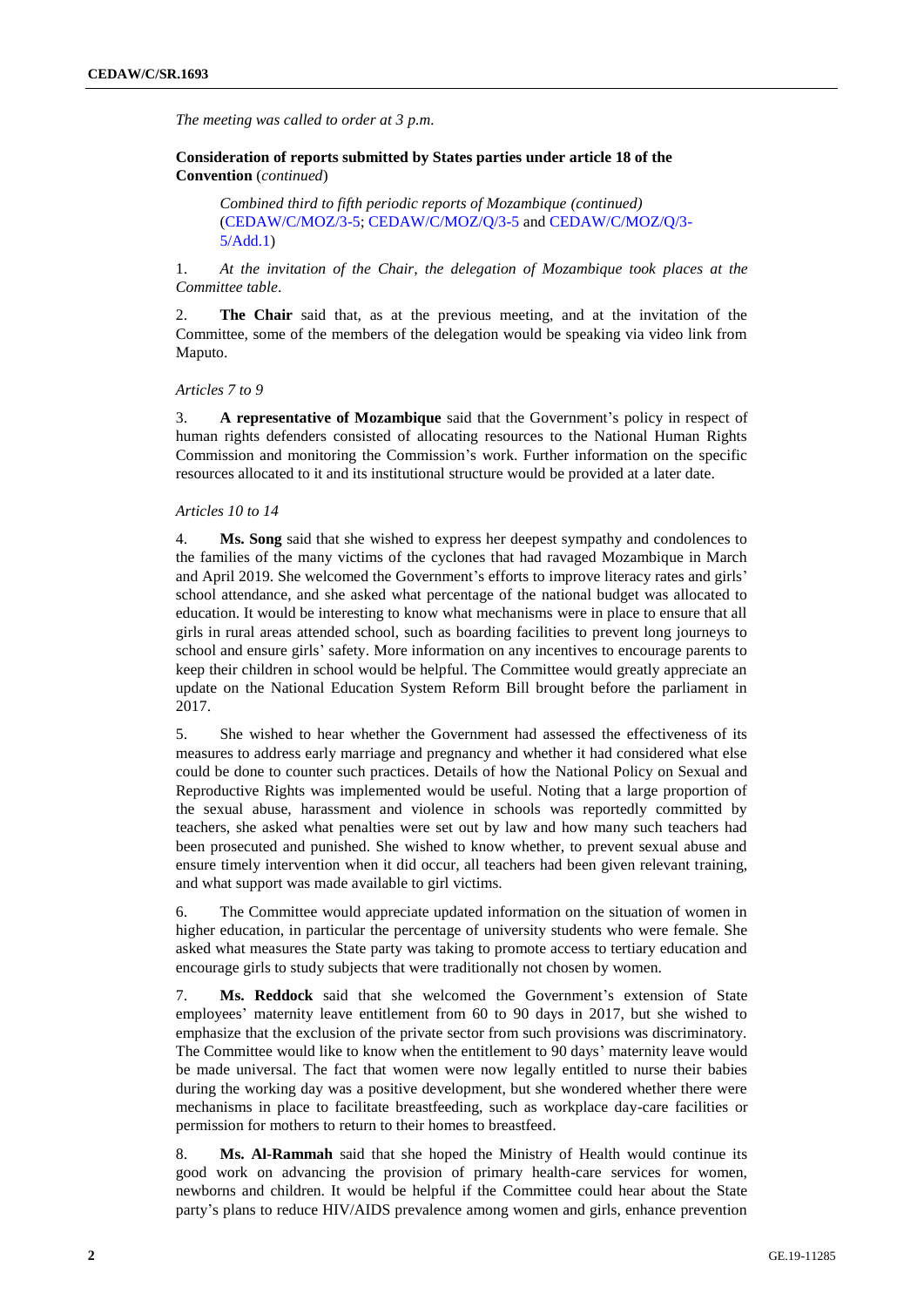and early detection programmes, and extend awareness of protection and reproductive health to young girls, especially in rural areas. Had the Government taken measures to prevent further increases in the country's very high cholera and tuberculosis rates, and were other relevant ministries, such as those responsible for agriculture and education, involved in such measures? She asked whether the National Strategy to Prevent and Combat Child Marriage 2016–2019 had helped to reduce maternal mortality. Details of any measures taken to prevent unsafe abortions and remove any social barriers hindering women's access to safe abortion services would be useful. Had the State party taken any measures, particularly in rural communities, to develop education programmes on reproductive health and raise awareness among adolescents about access to safe contraception measures? It was unclear how health personnel were held to account for the illegal sale of contraception services that were nominally available free of charge through the National System of Health.

9. She asked what targets had been set in the Ministry of Health's human resources strategic plan for 2016–2025 to increase the number of skilled health workers, in particular midwives, and how the new staff would be geographically distributed. It would be interesting to know what challenges the State party had faced in implementing the plan and how they had been mitigated. The Committee would also appreciate more information on how the plan addressed new training and education technologies relevant to health care. Could the delegation provide details of the measures in place to ensure that women and girls undergoing involuntary treatment at psychiatric hospitals had access to complaint mechanisms? What measures had been taken to ensure that girl victims of violence and sexual abuse in school had access to health services and received full rehabilitation support?

10. **A representative of Mozambique** said that the education and health sectors, rather than facing cuts due to the country's economic crisis, had seen increases in their annual budgets. The Government employed various mechanisms to ensure that girls attended school, including awareness-raising campaigns targeting parents, guardians and community leaders. Attendance incentives applicable to children from disadvantaged families were available and publicized. Such measures included exemption from enrolment fees and the provision of uniforms and school meals free of charge, based on a means test, as well as government subsidies. Furthermore, every effort was made to place children in schools near their homes, particularly in isolated rural areas.

11. A variety of different measures were in place to encourage girls to stay enrolled in school. For technical education programmes, such measures included exemption from fees, provision of accommodation and discouragement of attitudes that deterred girls from attending. Gender focal points worked to keep girls in school and encourage those who had dropped out to resume their studies. To make it possible for female teachers and school administrators to serve as role models, the Government was applying quotas to encourage girls to enrol in vocational teacher-training programmes. The gender perspective was being incorporated into curricula, programmes and plans across the education sector. Sexual harassment was taken very seriously at all levels of the education system. Students of both sexes were encouraged to report cases so that they could be investigated. Awareness-raising campaigns were organized to emphasize the importance of reporting teachers who committed such offences. Disciplinary and criminal proceedings were filed simultaneously against accused teachers, and the perpetrators could be banned from teaching or face imprisonment, depending on the outcome of the criminal case. In higher education, the Centre for the Coordination of Gender Issues at Eduardo Mondlane University, for example, monitored such cases and provided counselling.

12. The Government was striving to address the problems of early marriage and pregnancy. Campaigns were organized to make parents, guardians and community leaders aware of such issues. To prevent the possibility that traditional initiation rites for girls entering puberty might have a detrimental effect on their education, significant work had been done with local communities to ensure that such rites would take place during school holidays instead of during school time, when girls would be obliged to participate. Since the revocation of certain legal provisions in 2018, pregnant pupils were no longer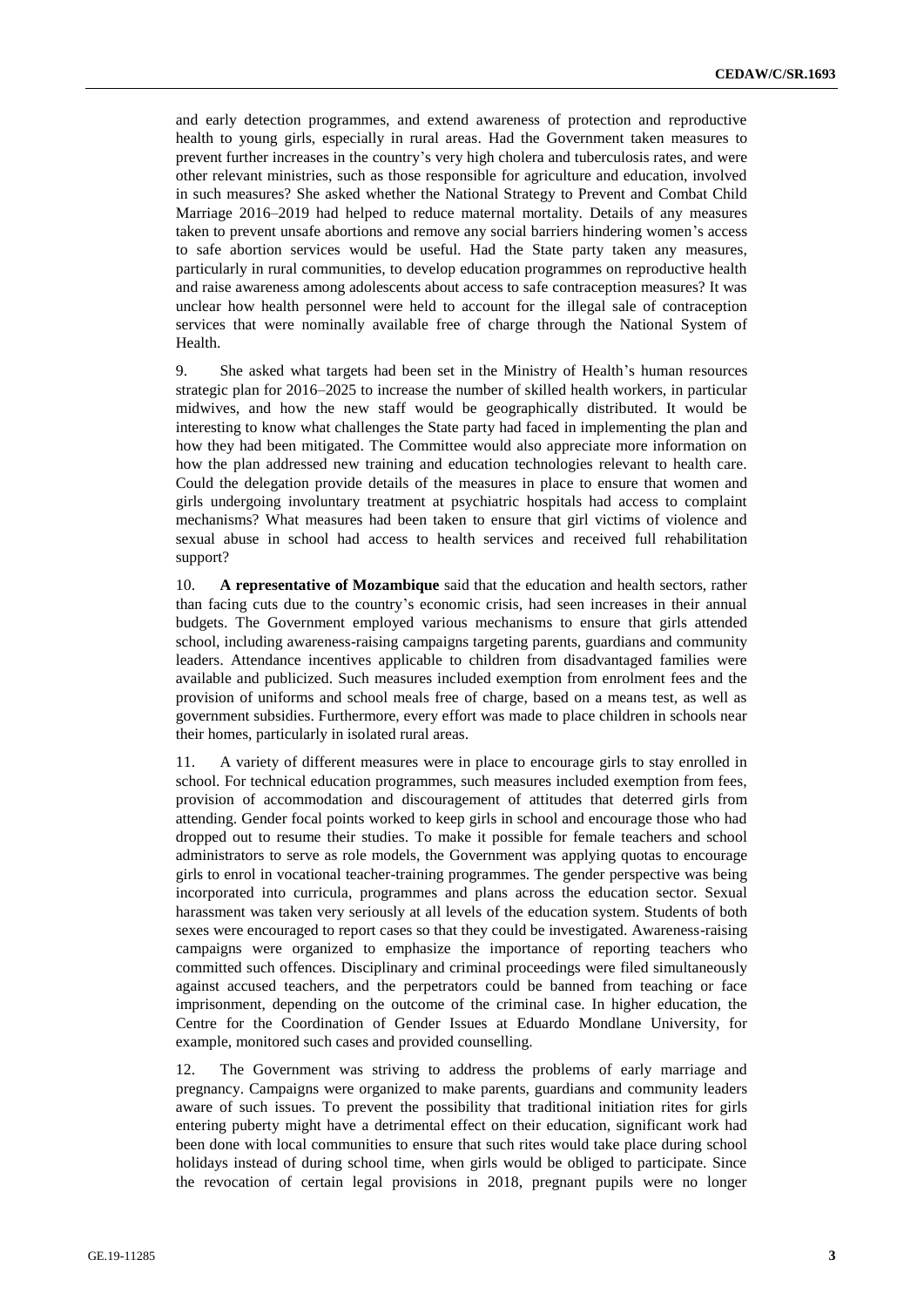prohibited from attending daytime classes. As a result, the drop-out rate for girls had fallen from 10.4 per cent to 5.2 per cent.

13. **Ms. Pateguana Pinto Romão** (Mozambique) said that the Government was determined to tackle the problem of communicable diseases and that it thus organized HIV/AIDS prevention programmes targeting both adults and youth. Prevention efforts particularly focused on the thoroughfares linking Mozambican ports with neighbouring countries, as government research had determined that the disease was spread by heavy goods vehicle drivers within those corridors. Efforts to combat tuberculosis were hampered by the high degree of HIV/AIDS prevalence. Cholera prevention relied on the availability of clean drinking water, provision of which was difficult to ensure, particularly in rural areas, owing to a lack of funds available for the necessary infrastructure.

14. She said that children were confused by the conflicting information on sexual and reproductive health that they received from different quarters. In places where the authorities had sent in small groups that had drawn up joint plans with the various parties in local communities, the number of teenage pregnancies had fallen. Scaling the approach up to the entire country, however, would be difficult. Safe abortion services were provided mainly where there were trained health staff, usually in urban settings, but human resources were limited and the health network covered only 60 per cent of the population, and as a result many young girls did not have access to the information they needed about such services. Also, while the authorities were able to speak about prevention of pregnancy, they could not easily talk to people about abortion services. Persons selling contraceptives illegally also sold other items stolen from the public health sector. She had not seen any good initiatives to prevent the theft of medicines.

15. **Ms. Chalal** said that she wished to know whether the State party had ratified the Convention against Discrimination in Education of the United Nations Educational, Scientific and Cultural Organization (UNESCO).

16. **A representative of Mozambique** said that, although the delegation believed the Government was open to ratifying the UNESCO Convention, it did not have information on any specific steps taken to move towards ratification. To address the problem of HIV/AIDS and the provision of antiretroviral treatment to pregnant women, the health sector had expanded services. Where there had been 1,320 health units in 2017, there were now 1,450, and coverage had increased to 74 per cent of the target. A new family planning strategy was being implemented for sexual and reproductive health, and a higher percentage of persons desiring family planning consultations were now covered. By law, employers had to allow nursing mothers to take one hour for breastfeeding. Some public institutions had day-care facilities or breastfeeding rooms. Maternity leave was three months long, including in the private sector.

17. **Ms. Reddock** said that, although the State party's report stated that the decade-old social security reform, which included laws on social protection and domestic labour regulation adopted in 2007 and 2008, had included provisions allowing for informal-sector workers to make social security contributions, the report also suggested that the benefits of the social security system had not reached the informal sector. She asked why that was the case, what the State party had done to ensure the provisions were implemented and what measures were in place to ensure that, in the meantime, women in the informal sector were protected and had access to maternity protection, pension benefits and social security. A decree allowed minors aged 12 to 14 to be employed as domestic workers for up to 9 hours a day and 54 hours a week, subject to parental consent. In that connection, she wished to know how many of those workers were girls, whether most worked full-time or part-time and how the legislation on compulsory schooling related to them. She also wished to know whether the legislation explicitly prohibited sexual harassment in the workplace and, if so, how perpetrators were punished and how victims received redress.

18. **A representative of Mozambique** said that the new labour law was applicable in both the public and the private sectors. The National Institute of Social Security had issued a decree that also enabled private-sector workers to make social security contributions and receive pensions. Under another decree, domestic workers were able to make social security contributions to cover retirement. The new legislation outlawed sexual harassment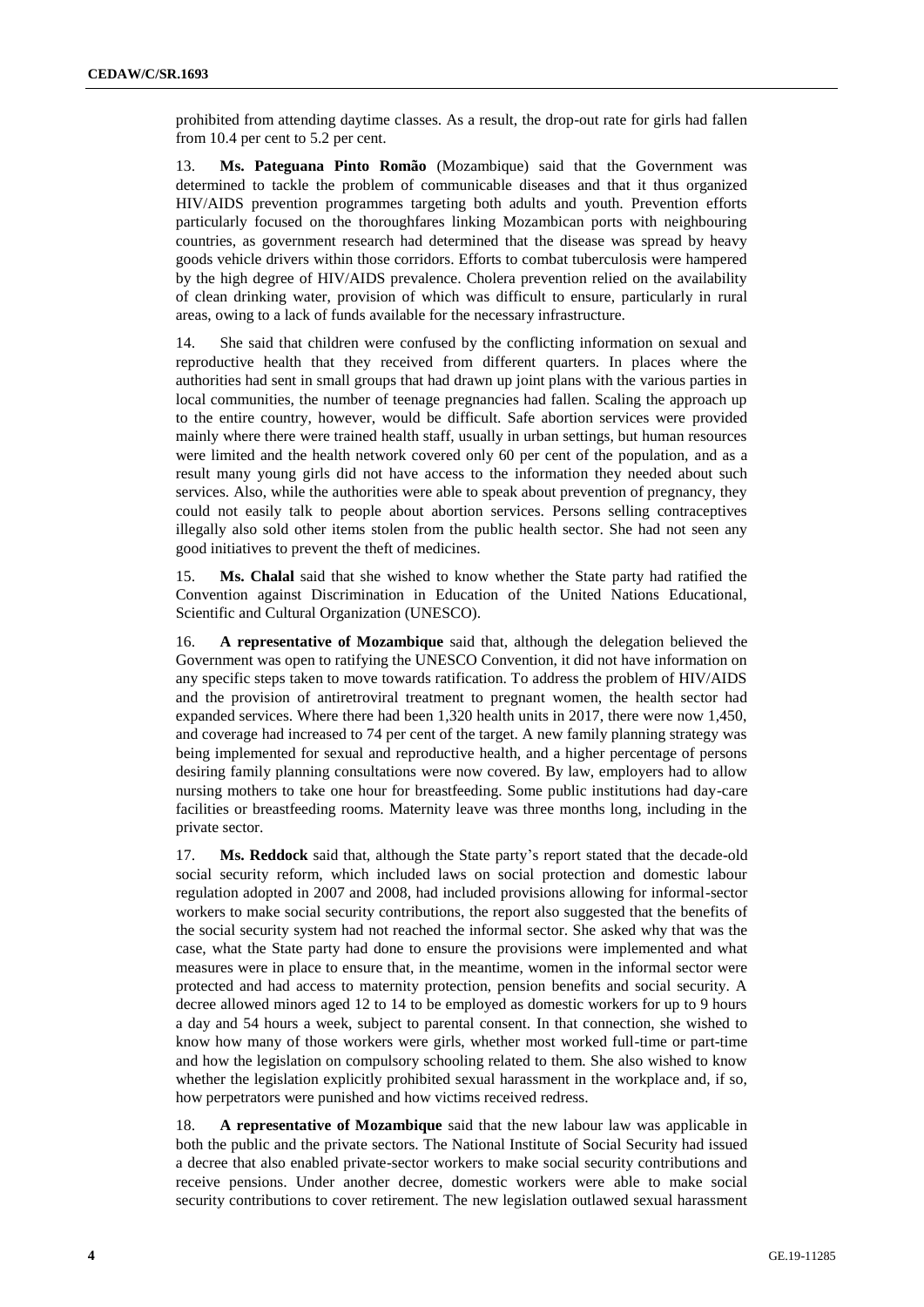in the workplace and created a mechanism for victims to report cases. The delegation could not provide data on the number of child workers or women in informal labour. A government regulation protected children's rights.

19. **Ms. Eghobamien-Mshelia** said that she had heard that high illiteracy and poverty levels prevailed among Mozambican women and that serious interventions were needed. Given that Mozambique had the third-highest disaster risk in the world, it was imperative to provide robust social security systems and safety nets. She therefore found the basic, compulsory and complementary social benefits provided under the law on social protection to be laudable. She asked what criteria determined who had access to such benefits, how they met the needs of different categories of vulnerable groups, how effective the corresponding services were at reversing feminized poverty trends and how the different social support services and schemes helped provide adequate safety nets that prevented women from falling into and remaining in abject poverty. How did such services measure up against the Sustainable Development Goals? Noting that the report stated that more than 59 per cent of beneficiaries of the Food Subsidy Programme were women, she said that she would also like information on the structure of social welfare schemes, on the State party's specific plans to address concerns that the conditions for participation in them were not suitable for self-employed informal-sector workers, and on the availability of exit programmes to help women transit fully out of poverty, move beyond reliance on conditional cash grants and establish viable, self-employed economic activities. She commended the Government for its reforms to open up social security programmes to participation by workers in the informal sector. However, noting that entitlements were based on personal contributions, and women were generally low earners, she wished to know whether there were provisions for the State party to augment contributions; whether rural communities benefited from such measures; whether there was a registry or structure to facilitate such a process; and whether gender-sensitive measures had been taken so that pension benefits took into account unpaid work performed by women.

20. According to some reports, the State party's implementation of the Convention was compromised by actions taken in the mining sector, where violence against women was rampant and there were often no redress mechanisms. Mining companies paid compensation to displaced women only through complex bureaucratic channels that reportedly often short-changed beneficiaries. She wished to know whether there were clear policy guidelines holding mining companies to account for rights violations; whether there were effective channels for reporting violations and obtaining redress; whether there was a corporate social responsibility law; how many displaced women benefited from actions to protect their interests; whether there were effective mechanisms for local communities and displaced women to obtain compensation; how female-headed households were compensated when their land was acquired for mining activities; and which agency was responsible for protecting women's resettlement rights. She also wished to know what kind of economic empowerment services and financial products were available, especially for poor and unemployed women, and whether the State party had considered financialinclusion schemes, entrepreneurial loans and the provision of venture capital to promote businesses owned and led by women.

21. **Ms. Acosta Vargas** said that the Committee had noticed that the living standards of women in rural areas had deteriorated due to vulnerability to flooding and cyclones. The concern the Committee had expressed in 2007 regarding poverty levels among women in rural areas, especially in female-headed households, thus remained valid. Living standards were particularly low in areas prone to natural disasters, and since most women worked in the informal sector, they did not have access to social security, and basic services were insufficient and often inaccessible. She wished to know whether the Government had made it a priority to earmark resources to local anti-poverty measures to expand access to basic education, health care and the justice system for rural women, and especially for those affected by poverty, difficult housing conditions and poor access to water, health facilities and electricity. The Committee also wished to know whether the 2005 gender strategy for the agricultural sector had been updated, including in response to the recent cyclones and environmental damage.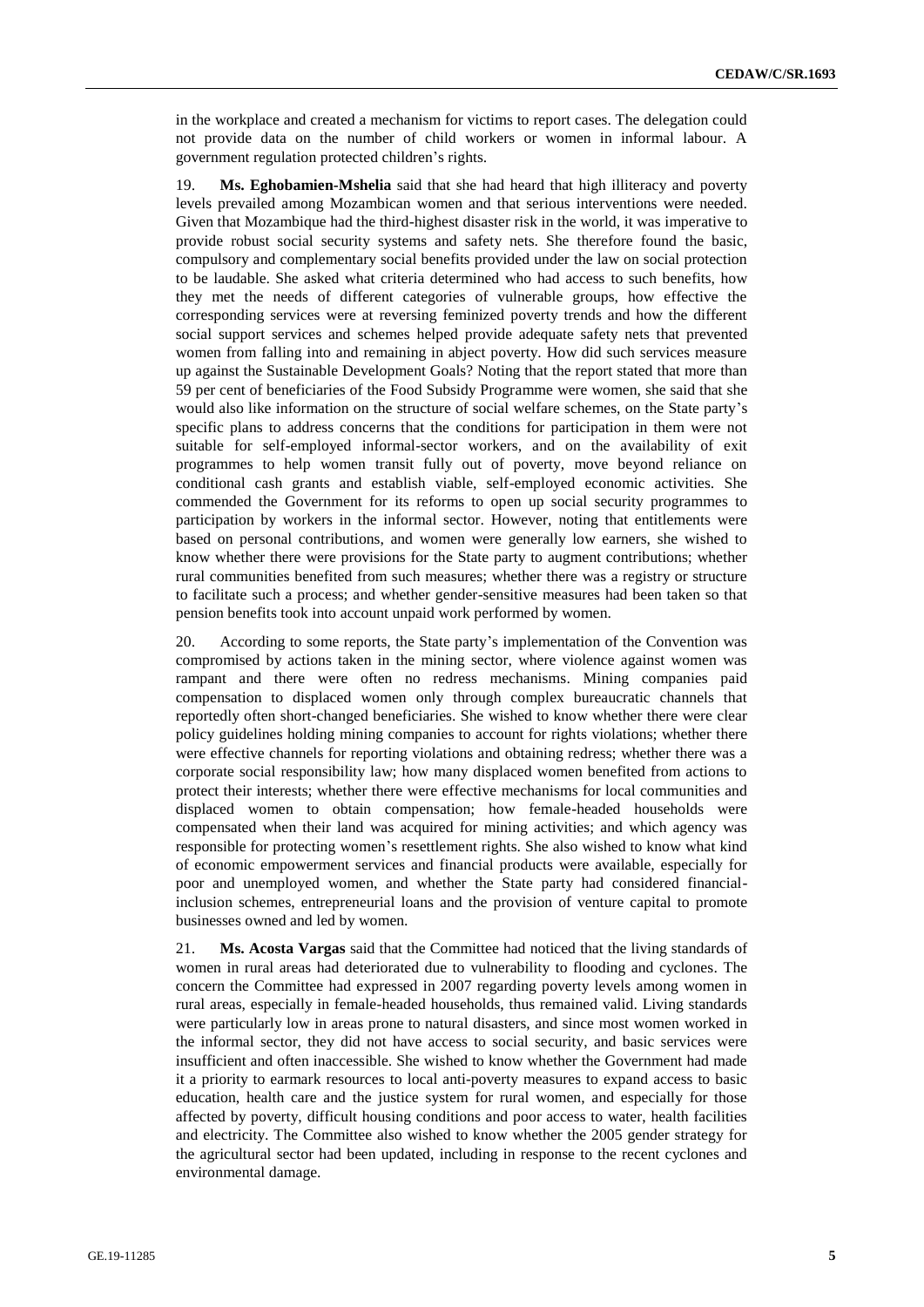22. She commended the State party for empowering women by facilitating their access to land use and ownership, and noted that such access was protected by the Constitution. She wished to know what measures had been taken to address the fact that women did not receive sufficient training, technical support and financing to raise crop yields. She also wished to know whether any specific measures were being taken to give landless women working in the informal sector in rural areas some form of access to social security, decent work conditions and a minimum wage and to provide them with services to ensure safe motherhood.

23. She commended the State party for the economic empowerment programme for rural women, which gave them access to revolving microcredits. It would be helpful to the Committee if the delegation could indicate whether a favourable environment had been created, with technical assistance and economic opportunities, for rural women to invest, using formal bank loans, in projects to rebuild and recover infrastructure damaged by natural disasters, food-security projects and agricultural projects. Lastly, she wished to know how the Government had addressed the security problems affecting women in the north of Mozambique, how it protected the rights of persons displaced by mining activities, which government bodies authorized population displacements and what avenues of redress were available to women whose rights were violated. She also asked whether the 2015– 2019 National Plan for Elderly Persons included a gender-based approach and whether elderly women still suffered from constant abuse, isolation and lack of access to social services when they did not have identity documents.

24. **A representative of Mozambique**, referring to social assistance for women unable to pay social security contributions, said that the Ministry of Gender, Children and Social Action, through the National Institute of Social Security, ran programmes that supported vulnerable groups by paying employers' contributions or providing women with a monthly allowance. The programmes empowered women who faced a range of difficulties, including victims of violence, persons with medical conditions such as obstetric fistulas and women affected by natural disasters such as cyclones – by helping them set up small and medium-sized enterprises. The Government was supporting the women in their social and economic recovery. Existing institutions and the National Action Plan for the Advancement of Women provided empowerment and training programmes that worked with women in both urban and rural areas.

25. **A representative of Mozambique** said that a new gender policy adopted in 2018 provided for measures to mitigate the impact on women of resettlement associated with the activities of the mining industry. In accordance with policies on resettlement, local communities were given the opportunity to identify areas in which they were willing to be resettled. Mining companies were required by law to ensure that resettled communities had access to housing, employment, health care and education. Efforts were made to ensure that all stakeholders participated in measures to support resettled communities. Where possible, land was made available to resettled women so that they could continue working in agriculture. In some areas of the country, mining companies organized training and capacity-building activities for women forced to abandon farming and to seek alternative forms of work. Women living in remote areas who did not have access to bank loans were able to apply for loans through microcredit schemes.

26. **Ms. Eghobamien-Mshelia** said that it would be helpful to the Committee if the delegation provided examples of women who had benefited from the microcredit schemes and statistics on the number of beneficiaries. She asked what proportion of companies complied with their obligations to support resettled women and what services such companies provided, and where. The Committee would welcome information on specific measures taken to support persons affected by Cyclone Idai.

27. **Ms. Acosta Vargas** said that she wished to know which supervisory body was responsible for implementing the action plan for persons with disabilities and whether the midterm evaluation of the plan, conducted in 2016, had analysed the effectiveness of policies aimed at increasing the access of women with disabilities to health care, education, employment and the justice system. She wondered whether, in accordance with the United Nations Rules for the Treatment of Women Prisoners and Non-custodial Measures for Women Offenders (the Bangkok Rules), the Government would consider introducing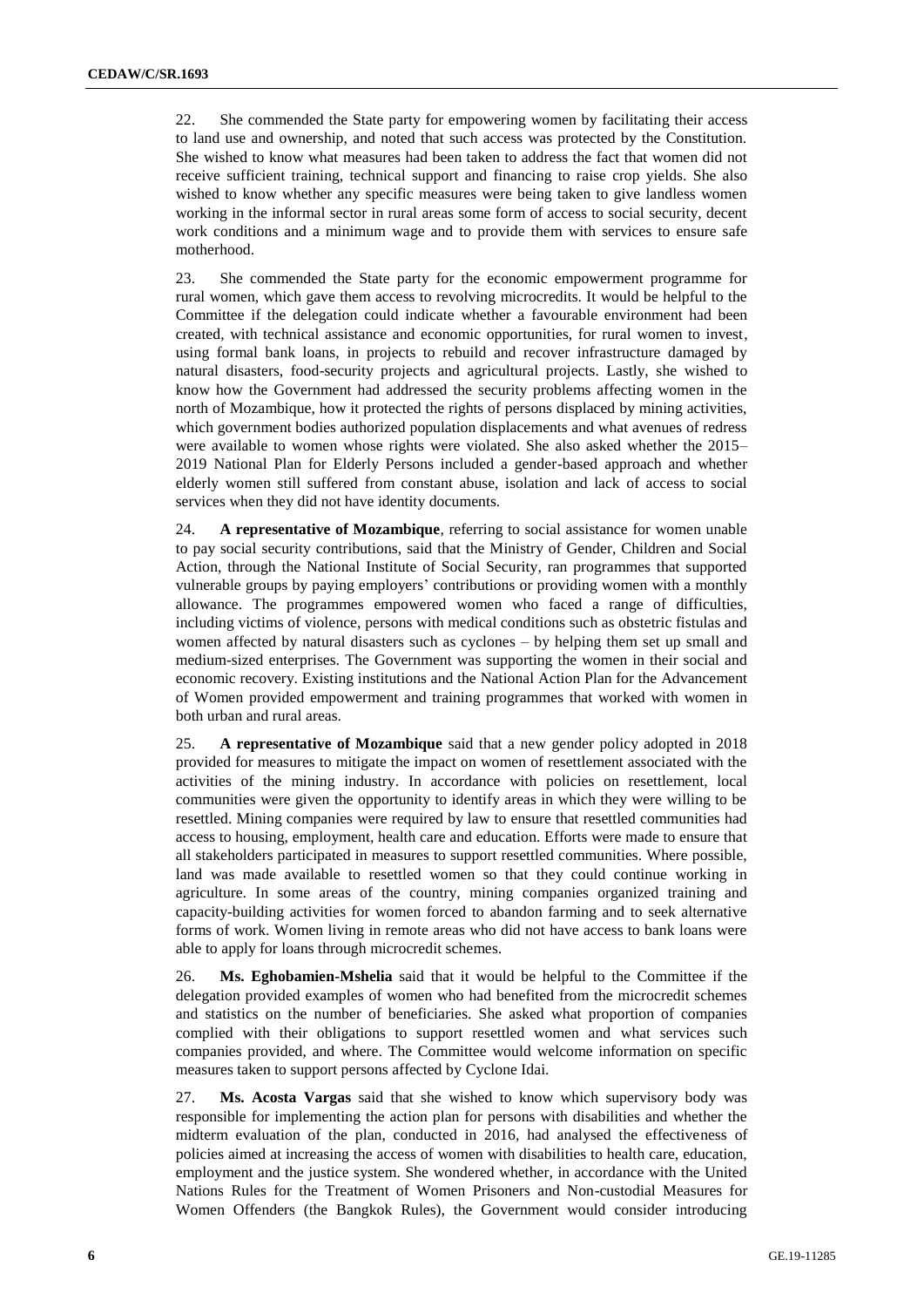alternative measures to detention for women prisoners, particularly for those with children under 3 years of age. It would be interesting to learn what measures might be taken to protect the human rights of lesbian, bisexual, transsexual and intersex women at places of detention and refugee camps.

28. **Ms. Reddock** said that she would welcome information on mechanisms for determining whether the right to maternity or paternity leave was protected in the private sector, including for domestic employees, and whether the right to breastfeed children in the workplace was being observed in practice. The Committee wished to know how many teachers had faced legal action in connection with the sexual harassment of students and specifically what mechanisms had been put in place to encourage women students to report such harassment.

29. **Ms. Peláez Narvaez** said that she wished to know whether any record was kept of the number of women and girls with disabilities who were subjected to violence, including acts of incest, and the number of abortions carried out to terminate pregnancies caused by such acts. Did the victims of such acts have access to justice, and were the perpetrators punished? The Committee would appreciate information on the forms of support provided to women and girls with disabilities who were subjected to female genital mutilation. In that regard, the delegation might state whether records of complaints of female genital mutilation included information on the disabilities of victims. What measures were being taken to protect women and girls with albinism and their mothers from violence and abuse?

30. **Ms. Chalal** said that she wished to know whether, in order to reduce the number of women in pretrial detention, the Government would consider introducing alternatives to custody for women charged with non-violent offences and whether steps would be taken to expedite their cases.

31. **A representative of Mozambique** said that the Government had established agreements with mining companies that required those companies to assume a number of social responsibilities. Committees were established at the local level to resolve cases in which companies failed to meet their obligations. In order to protect women prisoners against violence and abuse, a prison had been set up exclusively for women. Women prisoners who had young children or who suffered from chronic illnesses could obtain access to education, vocational training, health services and social services under programmes established for those purposes. Such prisoners also had access to special diets and recreational activities.

32. Perpetrators of sexual harassment were punished in accordance with the law and victims of such harassment were encouraged to file complaints so that legal action could be taken. Persons with disabilities were also protected under the law. The report on the assessment of the national action plan for persons with disabilities showed that increasing numbers of women with disabilities were participating in social and economic life.

### *Articles 15 and 16*

33. **Ms. Peláez Narvaez**, noting that customary practices continued to undermine women's rights, particularly the right of widows to retain ownership of marital property and the custody of their children if they remarried, said that she would welcome an explanation of how community courts ensured that national law prevailed over such practices. She asked what was being done to ensure that the births of all children were registered, including children born in rural areas with no registry offices, children with disabilities and the children of parents who could not afford the fees imposed for late registration. In particular, she wished to know what measures were being taken to ensure that unregistered children had access to health services and education. It was still not clear whether convictions secured against fathers for domestic violence were taken into account in court decisions relating to child custody and parental visits. In view of the fact that child marriages continued to take place, partly as a result of the persistence of customary practices, it would be interesting to learn what steps were being taken to completely eradicate such practices.

34. **A representative of Mozambique** said that efforts were being made to raise awareness of legislation that protected women in order to counter misinterpretation of the